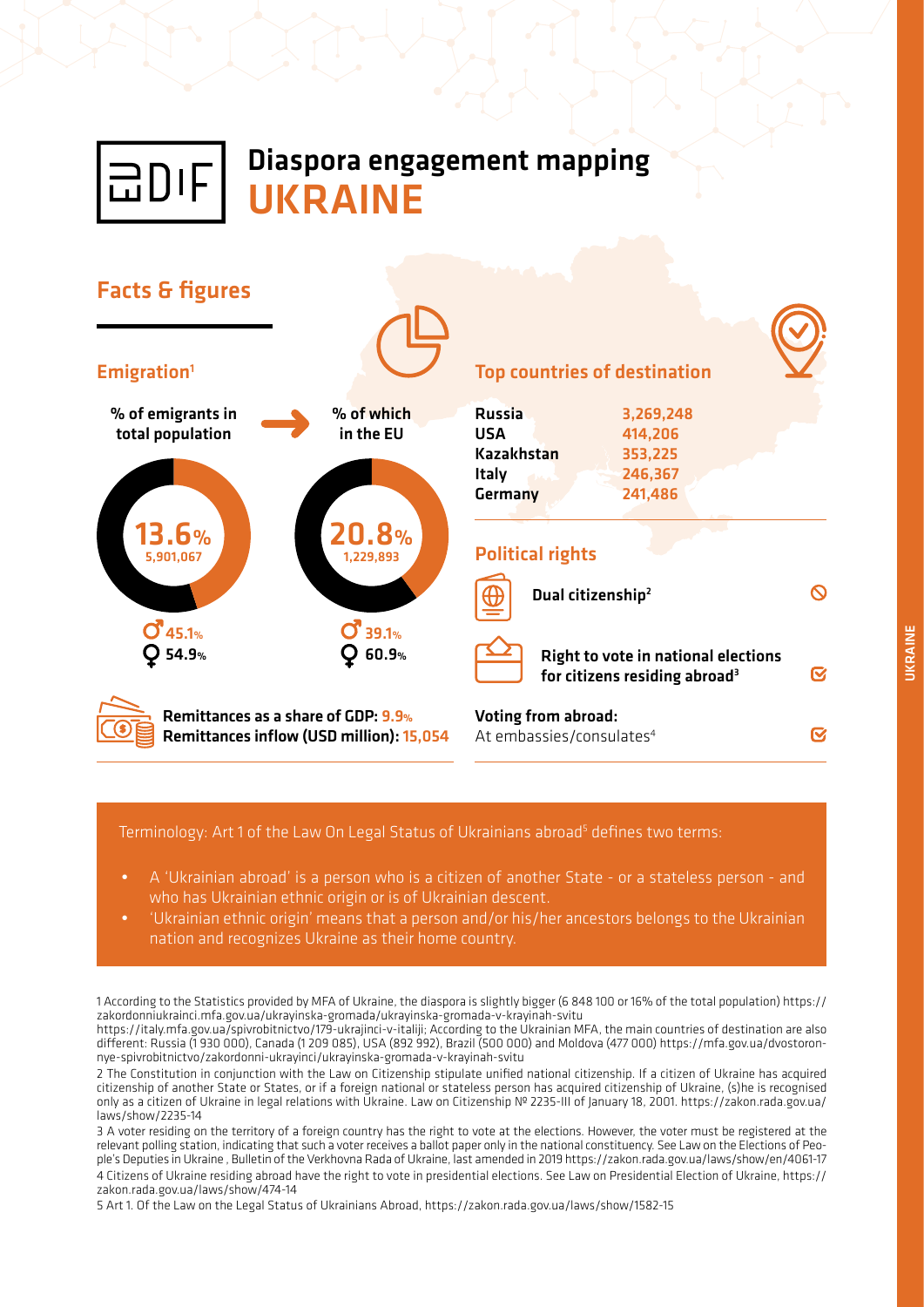#### Ukraine does not have a diaspora engagement policy.

#### Overview of the policy and legislative framework



- **•** [The State Migration Policy Strategy of Ukraine for the Period up to 2025](http://zakon0.rada.gov.ua/laws/show/482-2017-p. 2018) includes 13 objectives, some of which apply to government-diaspora engagement. Objective 2 foresees protection of the rights of Ukrainian citizens working abroad and strengthening a constant dialogue with EU MS and other states on the protection of the rights of Ukrainian workers. Objective 3 proposes the creation of conditions and measures for the voluntary return and reintegration of Ukrainian migrants by introducing a state credit system for those wishing to start their own businesses and tax benefits for those who invest money earned abroad. Objective 4 stipulates the simplification of immigration and naturalisation procedures for Ukrainians abroad, as well as for representatives of traditional Ukrainian ethnic minorities living abroad. 2017
- **•** [Action Plan on Ensuring the Reintegration into Society of Labour Migrants and Members of their](http://zakon3.rada.gov.ua/laws/show/257-2017-p. 2017)  [Families](http://zakon3.rada.gov.ua/laws/show/257-2017-p. 2017) facilitates the employment of migrant workers and their family members upon their return to Ukraine, taking into account their educational level, professional experience, qualifications and labour market needs. It is planned to strengthen the social and legal protection of Ukrainians working abroad by stepping up international cooperation and concluding agreements on issues related to the protection of migrants' rights. 2017
- **•** [The State Program for Cooperation with Ukrainians abroad for the period up to 2020](https://zakon.rada.gov.ua/laws/show/344-2018-%D0%BF) were adopted by the Resolution of the Cabinet of Ministers № 344 of May 10, 2018. The Program aims at strengthening cooperation with Ukrainians living abroad, meeting their cultural and linguistic needs, attracting the potential of the Ukrainian diaspora and promoting a positive image of Ukraine in the world.<sup>6</sup> 2018
	- **•** [Action plan for implementing the strategy of the state migration policy of Ukraine for the period](https://zakon.rada.gov.ua/laws/show/602-2018-%D1%80)  [up to 2018-2021](https://zakon.rada.gov.ua/laws/show/602-2018-%D1%80) suggests the creation of an information portal for Ukrainians abroad who have expressed a desire to return to Ukraine; drafting a legal framework for keeping records of Ukrainians abroad by Ukrainian foreign diplomatic institutions.

### Trends:

The Ukrainian diaspora 'awoke' during the Euromaidan protests. Euromaidan was a mass protest and civil unrest movement in Ukraine that lasted three months between November 2013 and February 2014. It has engaged in the reconstruction of the country during and since the period of demonstrations and civil unrest and the military conflict in Eastern Ukraine. Nowadays the government of Ukraine is increasingly aware of the dividends of Ukraine's diaspora engagement and its soft power as a useful tool for the country in the international arena. As a result, Ukraine is now exploring ways to engage its diaspora community for reconciliation.

6 https://www.kmu.gov.ua/npas/pro-zatverdzhennya-derzhavnoyi-programi-spivpraci-iz-zakordonnimi-ukrayincyami-na-period-do-2020-roku

2018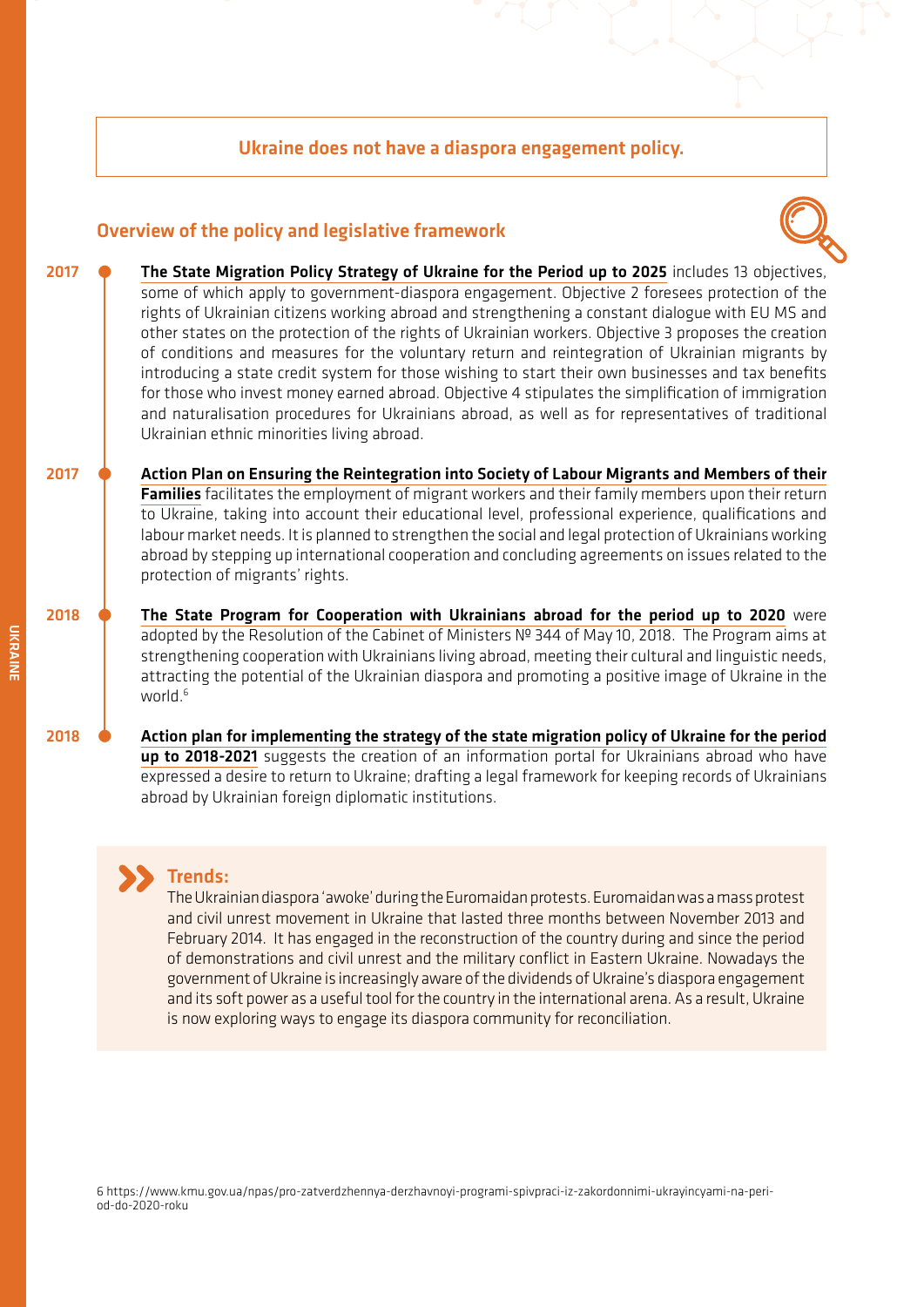

#### Achievements:

The Ukrainian government tries to improve the registration of Ukrainian diaspora members through the following means: the delivery of a special certification of Ukrainian living abroad that can be obtained by any foreign national or a stateless person of Ukrainian descend<sup>7</sup> and a smartphone application, the System for Voluntary Registration of Ukrainian Citizens while traveling and/ or residing abroad<sup>8</sup>, created in 2017 for the warning, search and provision of assistance to the citizens of Ukraine in emergencies abroad.

#### **Obstacles**



- **Insufficient policy framework:** There is no all-encompassing repatriation programme aimed at attracting the return of Ukrainians abroad. Creating conditions for their return is a goal in the State Migration Policy Strategy, but not yet elaborated in the programme documents nor the Law on External Labour Migration.
- **Remittances infrastructure:** There is a lack of state programmes or money transfer services to facilitate remittances. Foreign transfer systems are expensive and occupy a large share of the Ukrainian financial market; Russian transfer systems are cheaper but prohibited by the Ukrainian government.<sup>9</sup>
- **Politics:** The Russian-Ukrainian military conflict and annexation of Crimea have an impact on diaspora-state relations, having motivated many people of Ukrainian descent residing abroad to reconnect with their Ukrainian roots. Diaspora members attend relevant events and request their foreign governments to support Ukraine. On the other side, a huge community of Ukrainian diaspora in Russia have no intention of engaging with Ukraine.

7 https://mfa.gov.ua/en/about-ukraine/ukrainians-worldwide

8 MFA (2017): Добровільної реєстрації українських громадян при подорожах за кордон, https://friend.mfa.gov.ua/#/ 9 https://www.president.gov.ua/storage/j-files-storage/00/35/66/91a596fbc7c677ebfaf5d2e33e7de19a\_1476776807.pdf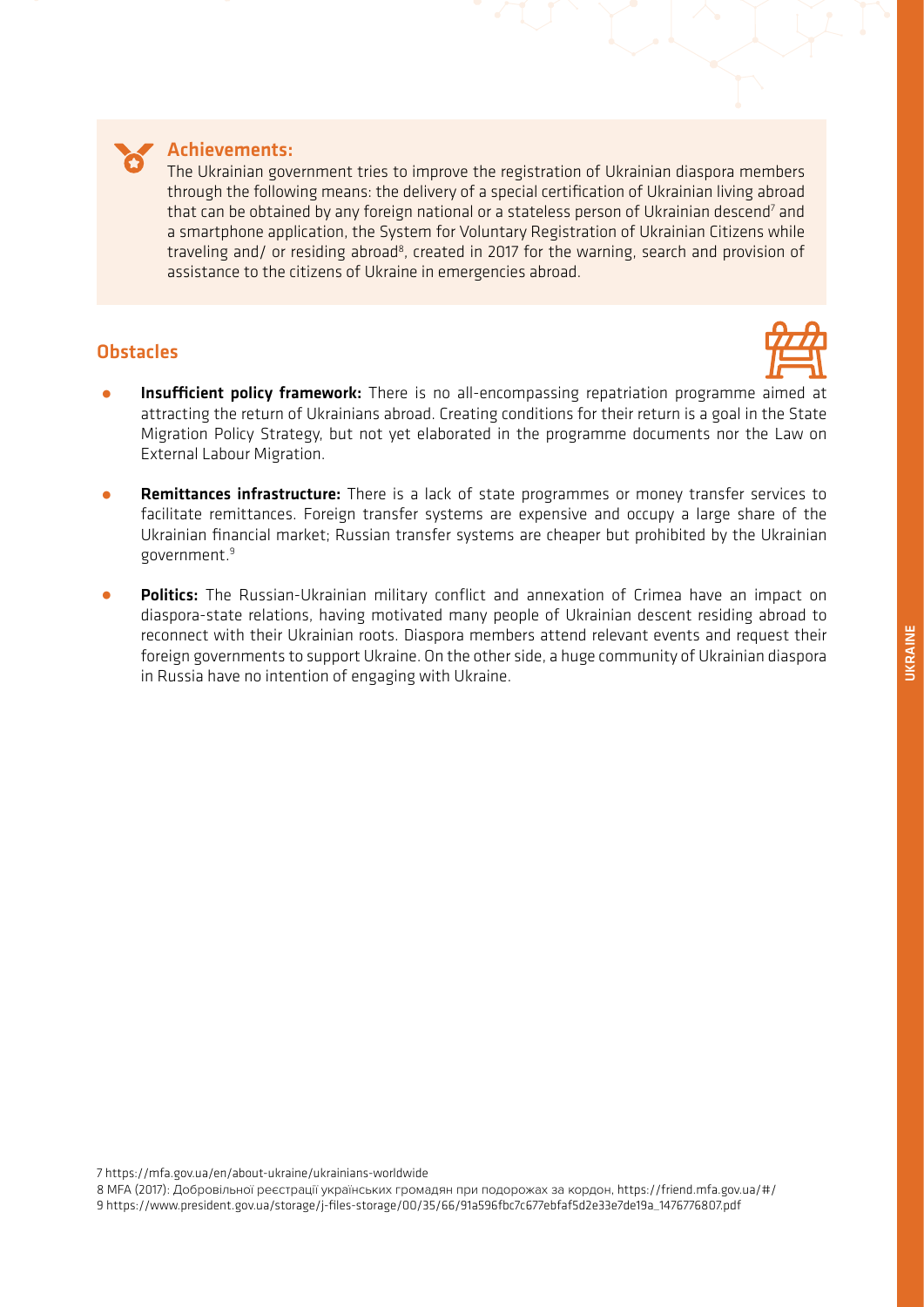### SPOTLIGHT: effective practices



#### [Global Ukrainians Forum](https://global-ukraine.com/)

The forum is run by 30 volunteers in Ukraine and abroad. They are constantly in contact with more than 400 young Ukrainian expatriates in 70 countries. The aim of the forum is the development of the Ukrainian public cultural and business diplomacy strategies by inviting Ukrainian expats, leaders of post-Maidan movements, who have shown their abilities in organising and achieving positive results by using various types of public diplomacy. Some of the activities include a Business Hub (see below) and the Global Ukrainians Club (a platform that brings together Ukrainians abroad in order to run social, humanitarian, cultural and other projects.

### [Global Ukraine Business Hub](https://global-ukraine.com/en/business-hub-2/)

The Global Ukraine Business Hub is a new social project aiming at promoting unique creative Ukrainian modern brands. The project includes the creation of an innovative on-line promotion and communication platform connecting Ukrainian businesses with you Ukrainian diaspora members. Through this project, the Ukrainian diaspora can buy Ukrainian goods and popularize new Ukrainian products as business ambassadors. Other key activities include organising meetings, trainings and workshops.

#### [Step to Ukraine](http://krok.miok.lviv.ua/uk/)

This educational portal supports teaching Ukrainian with modern interactive materials and methodologies. There are summer schools for foreign students, scientists and researchers also form part of the project; these focus on the study of the Ukrainian language and culture. Ten summer schools have been organised and held in Ukraine, Argentina and Kazakhstan.

NETWORK

UKRANIN

**UKRAINE**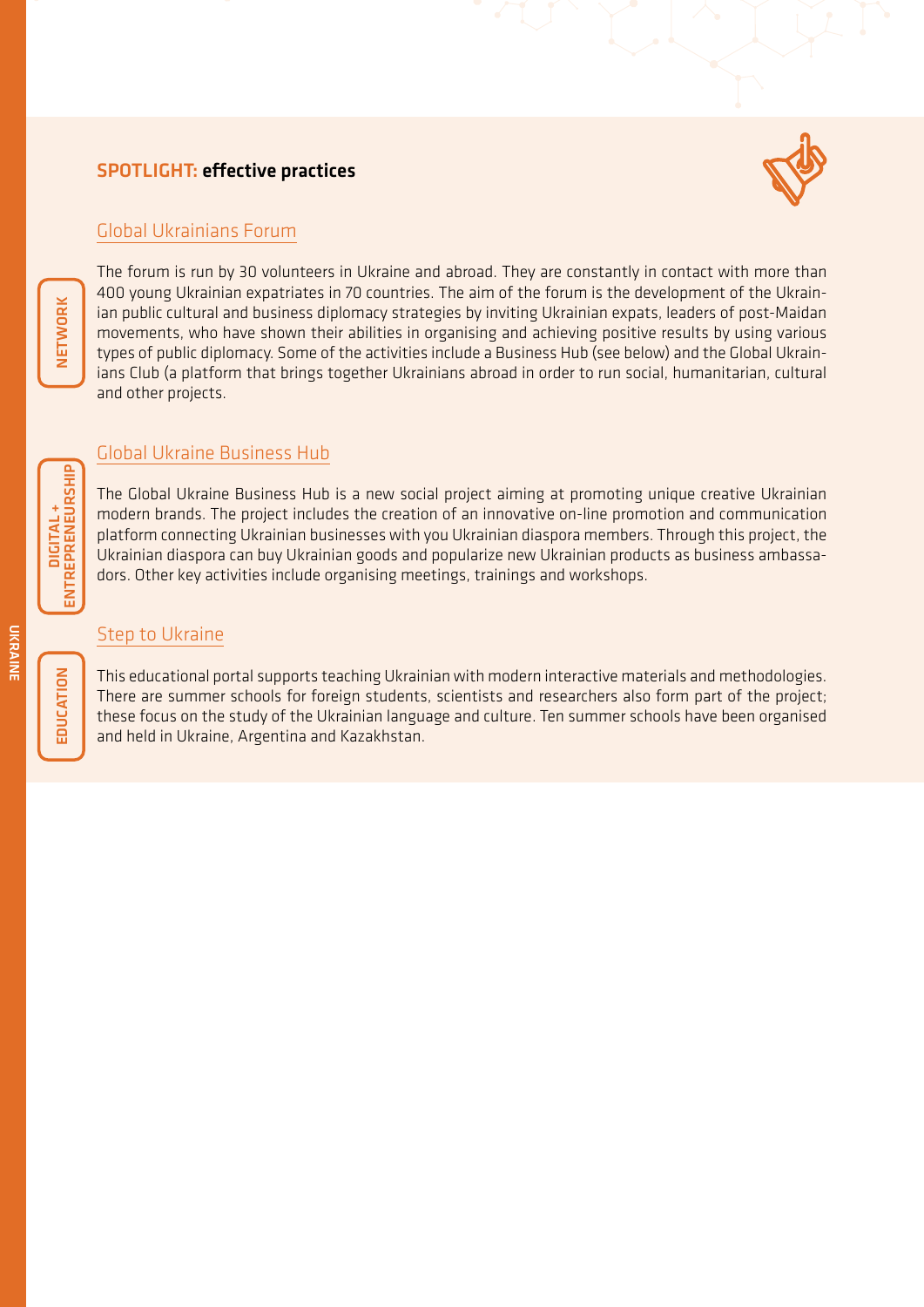# Annex: List of Actors

# Diaspora related institutions

#### *•* National institutions

{ At ministerial level

#### [National Commission for Matters Concerning Ukrainians Worldwide](https://www.president.gov.ua/en)

Within the Cabinet of Ministers of Ukraine, the National Commission is in charge of granting the legal status of Ukrainians living abroad upon the receipt of the corresponding application submitted via diplomatic authorities of Ukraine or directly to the Ministry of Foreign Affairs of Ukraine.

#### [Ministry of Foreign Affairs](https://mfa.gov.ua/en/about-ukraine/ukrainians-worldwide)

The MFA maintains cooperation with Ukrainians abroad, helping them with their cultural, educational and linguistic needs. Within the MFA is the Department for Ukrainians Wolrdwide and Humanitarian Cooperation.

#### [Ministry of Culture, Youth and Sport](http://mkms.gov.ua/)

Charged with of creating and supporting contacts with Ukrainians abroad in order to search for cultural and linguistic unity, create conditions for their return to Ukraine.10

#### [Ministry for the Development of the Economy, Trade and Agriculture of Ukraine](http://www.me.gov.ua/Documents/List?lang=uk-UA&id=2c90ad86-f47a-4c19-bf95-13345b83c279&tag=PravoviZasadiDiialnosti)

The ministry maintains the state policy in the field of labour migration $<sup>11</sup>$ </sup>

#### [Ministry of Education and Science](https://mon.gov.ua/ua/osvita/visha-osvita/zakordonnim-ukrayincyam)

Regulates procedures and preconditions for the admission of Ukrainians residing abroad to the higher education institutions of Ukraine within the annually established state quotas.

o At sub-ministerial level

#### [State Migration Service](https://dmsu.gov.ua/)

The government agency of Ukraine that maintains policy in the areas of immigration, emigration, and citizenship, as well as regulates the resident registration system.

#### [Ukrainian World Congress \(UWC\)](https://www.ukrainianworldcongress.org/)

The congress is the international coordinating body for the diaspora with members in 60+ countries. The UWC has a special consultative status at the United Nations Economic and Social Council and participatory status as an international non-governmental organisation with the Council of Europe.